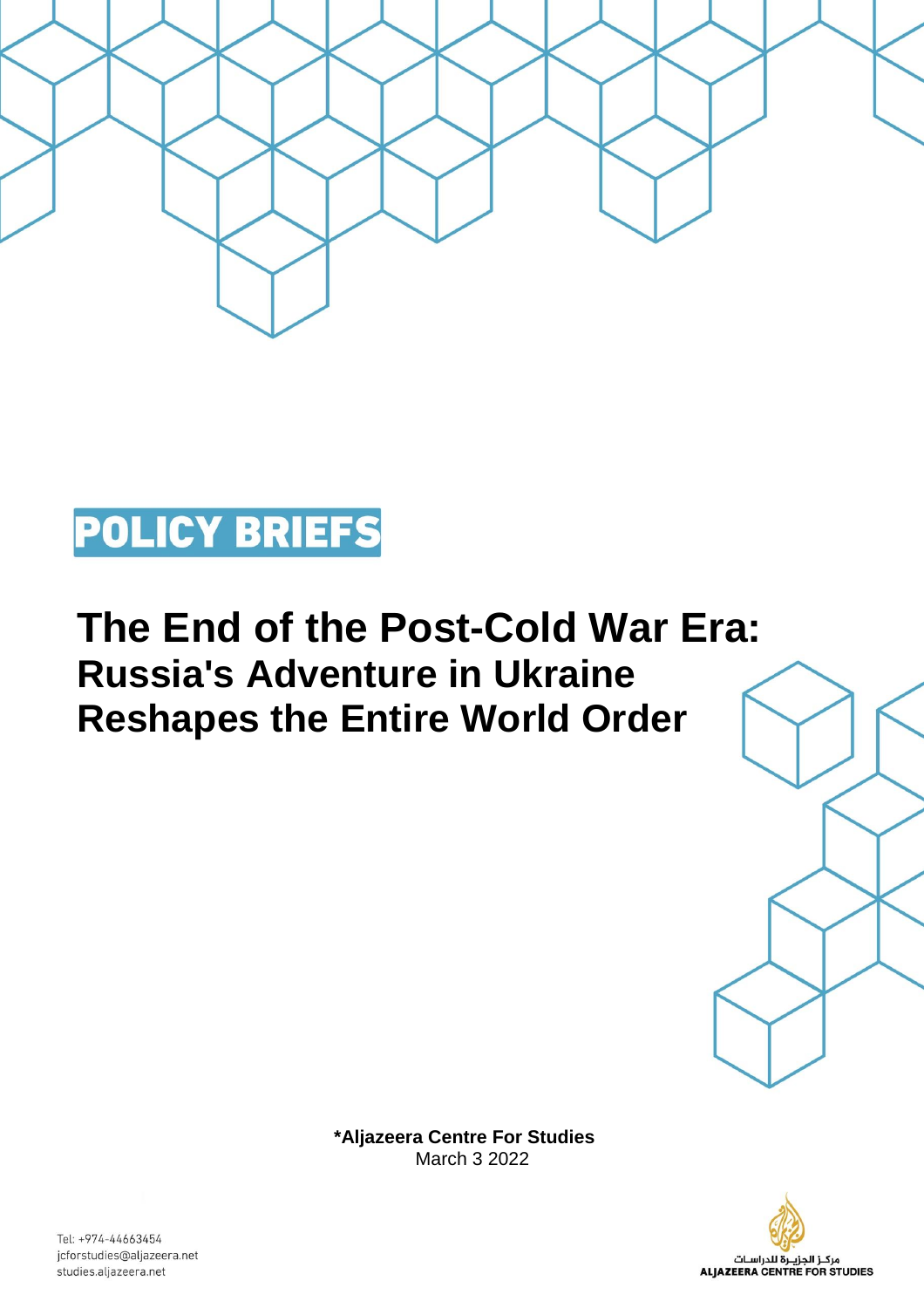

**Even if the Russian army does manage to occupy Ukraine, maintaining control of the country seems a distant prospect. [AFP]**

On 24 February 2022, Russian President Vladimir Putin finally made his plans clear. After a monthslong build-up of troops on the Ukrainian border, he ordered a full-scale invasion of the neighbouring country. The invasion was immediately met with heavy Western sanctions on Russian institutions and figures, including Putin himself. Two days later, it was reported that Western forces had agreed to cut off Russia from SWIFT, the international bank messaging system.

Although tensions between Ukraine and Russia have been rising since the autumn, war was neither inevitable nor necessary. Russia's mobilisation was explicitly linked to its long-standing demand that NATO membership for Ukraine be taken off the table permanently. Although the Biden administration was aware of the Russian mobilisation as early as September 2021, it showed no willingness, before or after the situation reached the point of crisis, to negotiate on the substance of Russia's security demands, saying more than once that NATO membership is open to all European states and the decision rests with NATO, not the United States.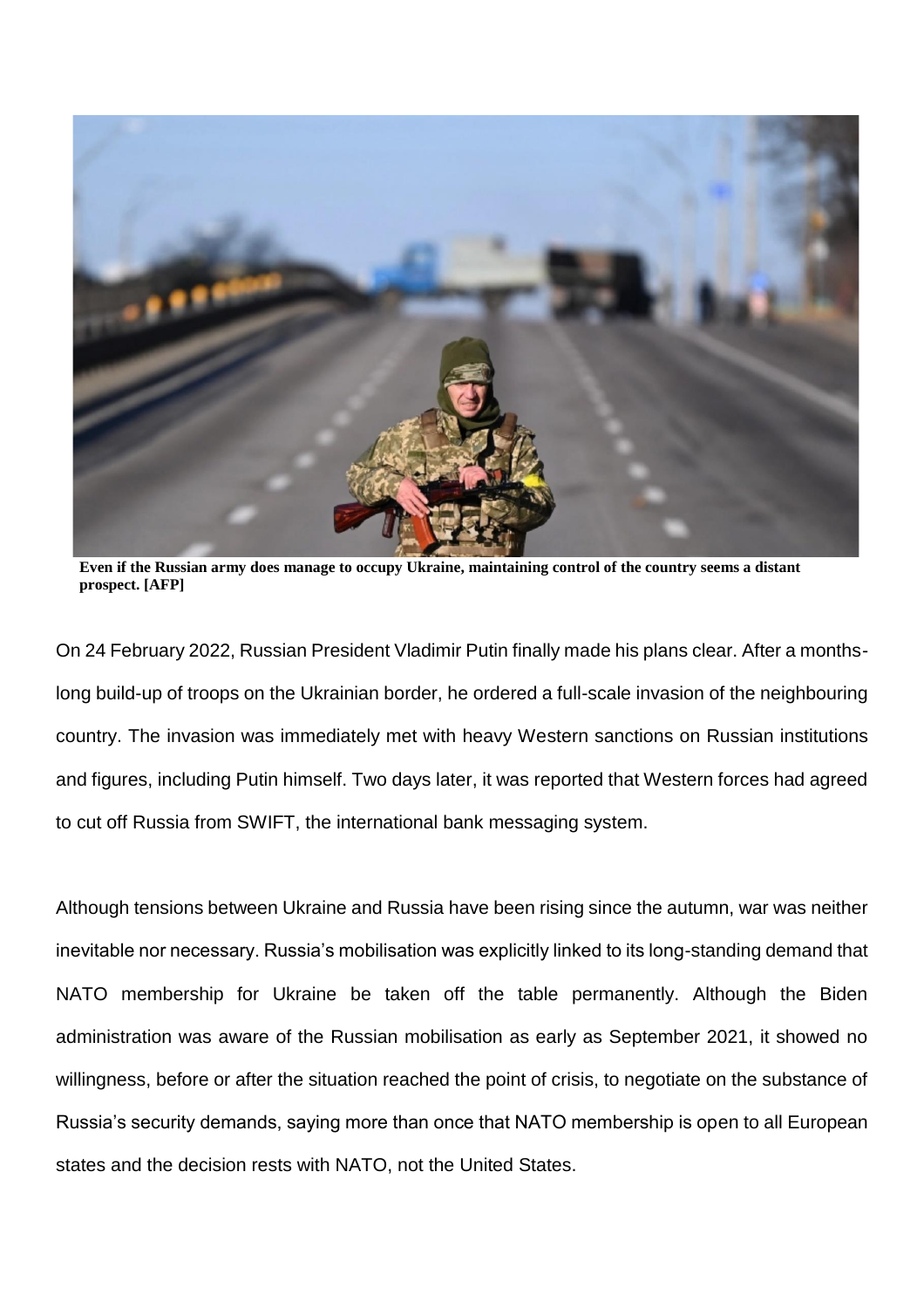Although we do not know the specifics of Russian-US communications in the run-up to the invasion, there are reports that Putin proposed precautionary security arrangements that would establish military coordination and communication lines between Washington and Moscow in NATO states close to Russia. In other words, at least with regards to Ukraine, Russia was seeking modest guarantees, of the type previously given to President Gorbachev on the eve of German reunification in 1991.

The Western response, as conveyed to Putin by French President Emmanuel Macron, was that NATO membership for Ukraine was currently not under discussion, but the possibility of future membership could not be excluded. It is likely that Putin ordered preparations for an invasion early on in the hope that the mobilisation would compel the United States and other Western states to make concessions. The decision for war was likely not taken until he became certain that even minimal concessions were not forthcoming.

Indeed, the Biden administration's response seemed designed to encourage Moscow to invade, by repeatedly declaring that invasion was imminent, sending military assistance to Ukraine and threatening sanctions on Russia, even while making it clear that neither the United States nor NATO would send troops to Ukraine. We can only guess at the apparent reluctance to stop the slide to war, though it is no secret that the United States has looked warily at Russia's gradual integration into Europe over the past ten years and Europe's increasing dependence on Russian energy. Putin could have similarly avoided war. Despite Russia's legitimate security demands, war was not the only way to achieve them, as evidenced by Moscow's success in reclaiming and strengthening its influence in its near abroad in recent years by other means. War was particularly avoidable given that NATO membership for Ukraine remains a distant possibility as long as the latter does not

exercise sovereignty over all its territory.

Although the situation is in flux, some implications of the war for the international and Middle Eastern landscape are already apparent.